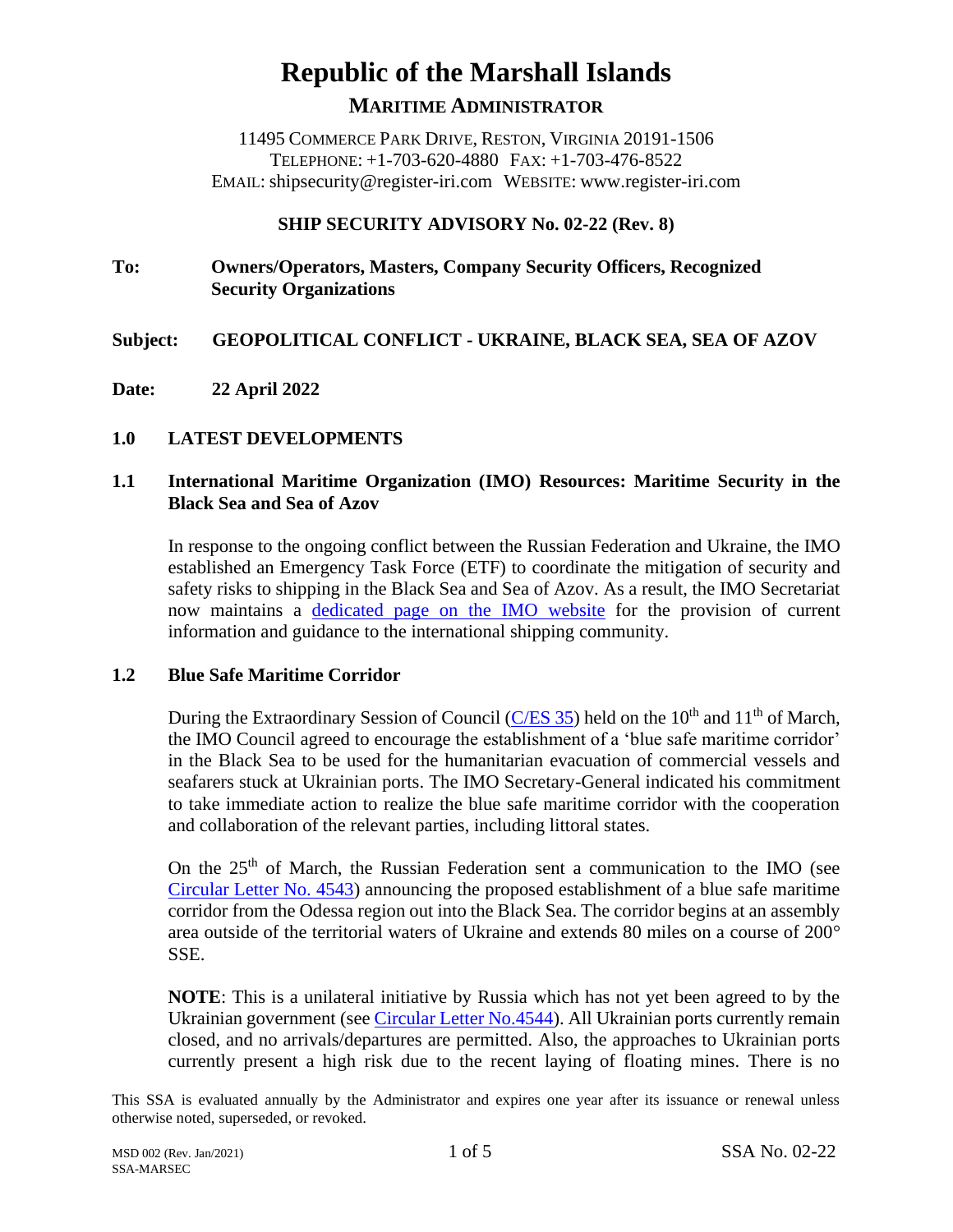assurance of safety for ships using this corridor. Therefore, **Republic of the Marshall Islands (RMI) registered vessels are advised to avoid use of the Russian corridor at this time.**

#### **1.3 Floating Mines**

- 1.3.1 As per the most recent guidance from the NATO Shipping Center [\(NSC\)](https://shipping.nato.int/nsc/operations/news/-2022/risk-of-collateral-damage-in-the-north-western-black-sea-2), [NAVAREA](https://armada.defensa.gob.es/ihm/Aplicaciones/Navareas/Index_Navareas_xml_en.html)  [III Warnings,](https://armada.defensa.gob.es/ihm/Aplicaciones/Navareas/Index_Navareas_xml_en.html) and local sources, the following incidents have recently occurred in the Black Sea. Please note that these incidents may not be related to the conflict in Ukraine:
	- **28 March 2022:** The Romanian navy disposed of an unidentified floating mine 40-45 NM off Capu Midia, Romania. Local media reports, citing Romanian naval sources, have stated that a floating naval mine of unknown type and origin was found 40 NM off the Romanian city of Midi, North of Constanta. A Romanian minesweeper disposed of the mine. Unconfirmed reports on social media have said the markings on the mine is consistent with a Ukrainian YaM type mine based off a 1943 Soviet design. Any connection to the conflict in Ukraine is unconfirmed. *(Source: Risk Intelligence)*
	- **28 March 2022:** The Turkish navy disposed of a suspected naval mine off Igneada, Turkey. The Turkish navy stated that the mine was found floating near the maritime border with Bulgaria, and that a demolition team disposed of the mine. *(Source: Risk Intelligence)*
	- **26 March 2022:** Traffic was suspended in both directions while the Turkish authorities investigated reports of a mine spotted in the vicinity of the dry cargo vessels anchorage area just north of the Bosphorus at 11:30 LT (08:30 UTC). Turkish authorities confirmed a dive team had deactivated an old naval mine. Traffic resumed at 16:15 LT (13:15 UTC). *(Source: Risk Intelligence)*
- 1.3.2 Due to a reported mine threat in the North and Western Black Sea, the Romanian Coast Guard advise all vessels approaching and leaving Romanian ports and harbors to use position 43- 4759 N, 28-5086 E and to follow the recommended tracks outlined below:
	- **Mangalia:** 43-47.59 N, 28-5086 E; 43-4759 N, 28-37.61 E
	- **Constanta:** 43-4759 N, 28-5086 E; 44-11.33 N, 28-5086 E; 44-1552 N, 28-45.04 E
	- **Sulina:** 44-0057 N, 28-5087 E; 44-2693 N, 29-4320 E; 44-36.49N, 29-5256 E; 45-05.89N, 29- 5256 E; 45-0804 N, 29-4758 E

Vessels should maintain lookouts for mines and report all detections using radio frequency 16/VHF, contact the [Romanian Maritime Hydrographic Directorate,](mailto:NtM@dhmfn.ro?subject=Suspected%20Mine%20Sighting%20) the [Romanian Coast Guard](mailto:scomar@mai.gov.ro?subject=Suspected%20Mine%20Detected) and [MRCC Constanta.](mailto:mrcc@rna.ro?subject=Suspected%20Mine%20Detection)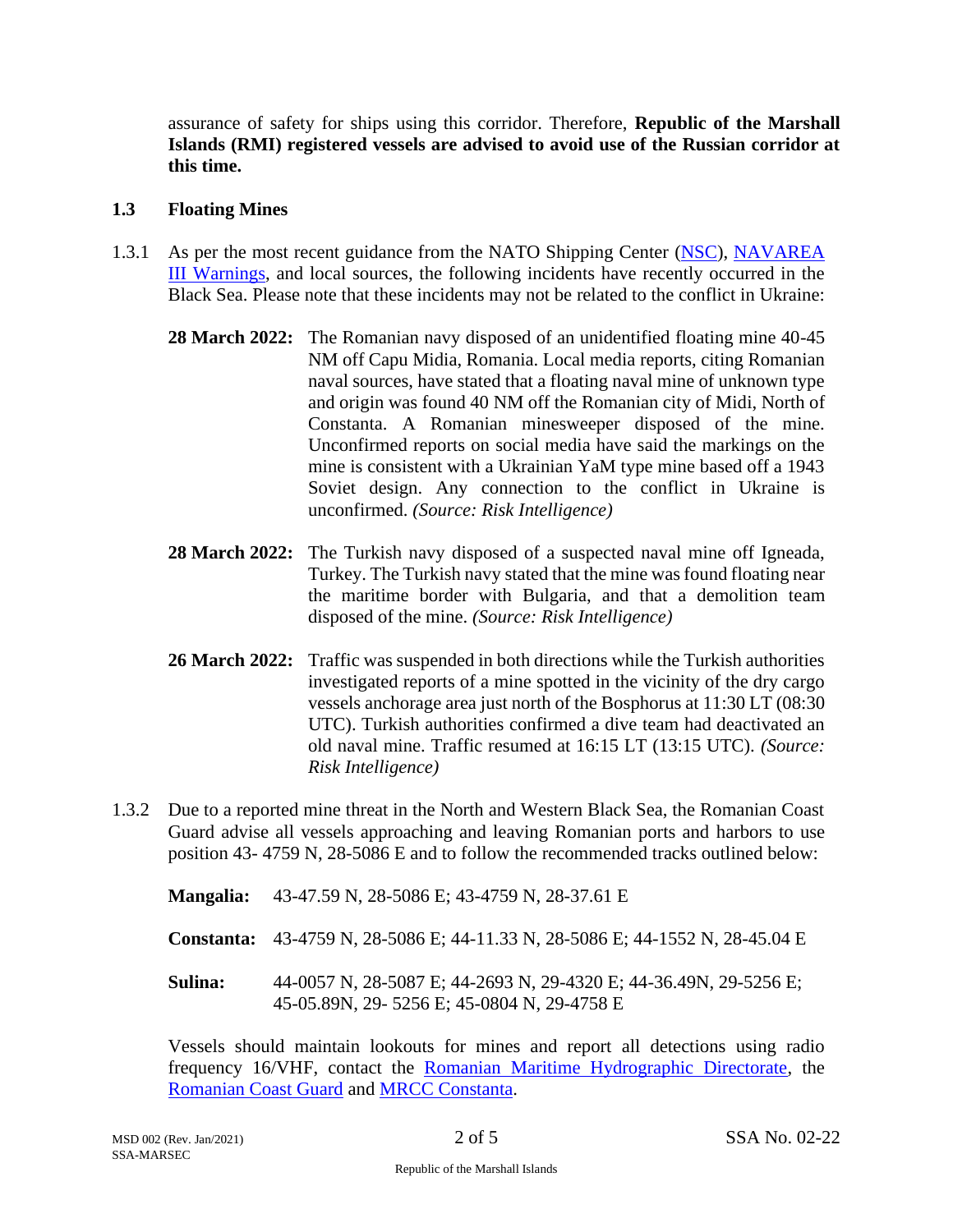#### **2.0 SECURITY LEVELS**

- 2.1 The RMI Maritime Administrator (the "Administrator") currently requires a setting of **SECURITY LEVEL III (**or equivalent security measures) for all RMI-registered vessels operating in the exclusive economic zone (EEZ) of Ukraine.
- 2.2 RMI-registered vessels in the Black Sea EEZ of Russia are required to operate at a setting of **SECURITY LEVEL II** (or equivalent security measures). Commercial vessels should not attempt to enter the Sea of Azov or the Northwest Black Sea north of 45° 21' since access will be denied by Russian military forces. This setting is subject to change as the dynamic situation progresses.



- 2.3 Ships intending to call at a port/port facility in the areas depicted above must ensure that security measures equivalent to Ship Security Level II or III are implemented as per the Ship Security Plan. If cargo operations at Russian ports in the Black Sea are necessary, a Declaration of Security should first be carried out with the Port Facility Security Officer (PFSO).
- 2.4 Ships currently located at Ukrainian ports must remain in place until permission to depart is granted by the Ukrainian military. Security measures equivalent to Security Level III must be implemented while held at port. Lights should be switched off at night or kept to a bare minimum. Masters should assess whether to switch AIS off due to imminent security threat while stuck alongside or within Ukrainian port limits. This may help mitigate the risk of unintentional GPS-guided targeting by military forces.

# **3.0 TARGETED VESSELS AND SEAFARERS**

3.1 On the  $24<sup>th</sup>$  of February 2022, an RMI registered bulk carrier suffered significant damage to the deck and bridge area whilst drifting approximately 50 nautical miles (nm) South of Odessa, Ukraine. Pending further investigation, the damage is initially thought to be

SSA-MARSEC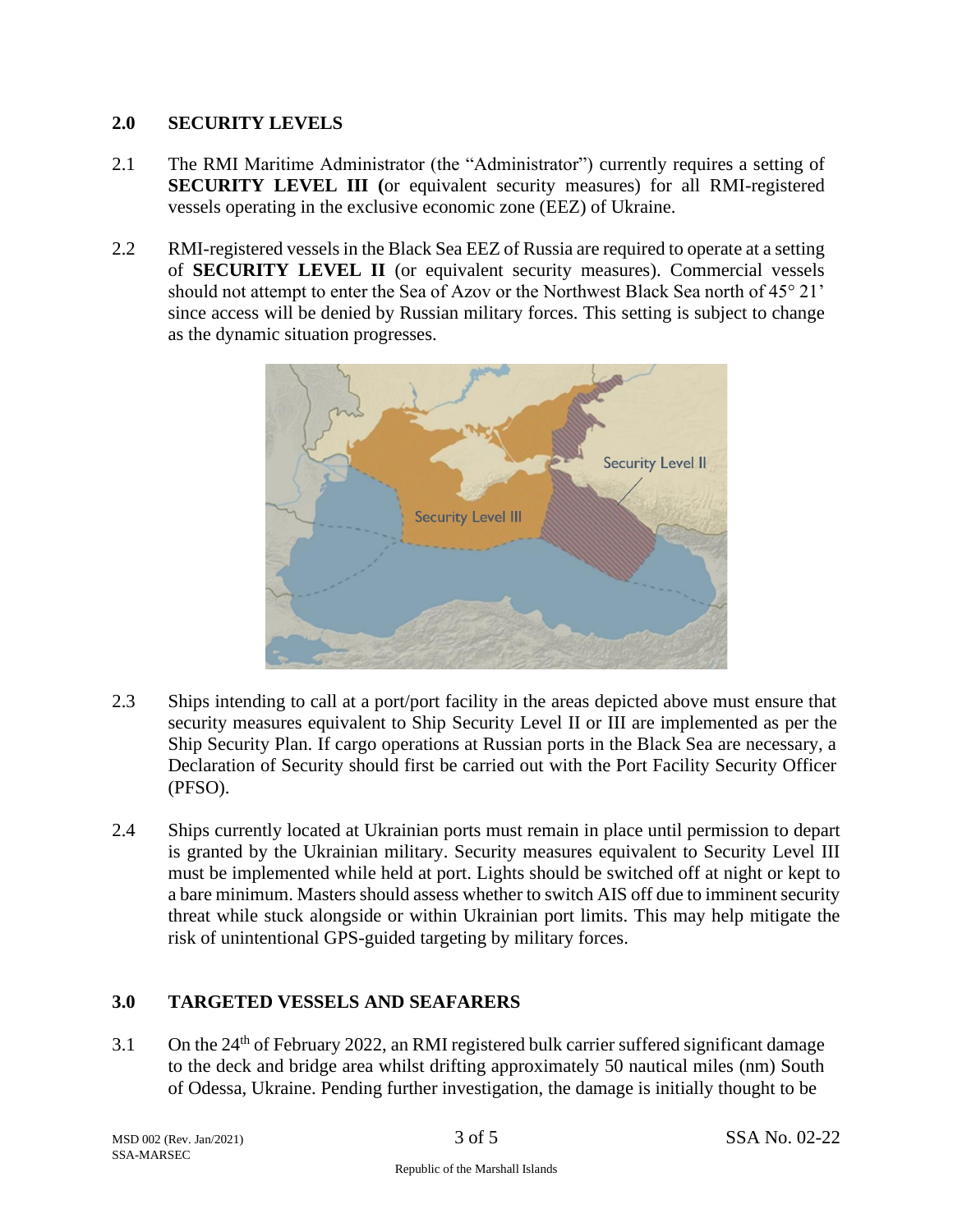caused by a missile. No crew casualties or hull damage was reported. The vessel is at a safe location for further inspection, investigation, and repairs.

- 3.2 Multiple commercial vessels have since been hit by missile attacks and shelling at or near Ukrainian ports in the Black Sea and Sea of Azov. It is not always clear if these are targeted attacks or collateral damage.
- 3.3 Vessels manned by Ukrainian crew may experience additional scrutiny and possible interrogation when calling at Russian ports.
- 3.4 Russia recently adopted [several decrees imposing prohibitions and restrictions on the](https://www.ey.com/en_ru/tax/tax-alert/2022/03/ey-russia-introduces-export-bans-and-permit-procedures-14-march-2022-tax-eng)  [export of goods from Russia.](https://www.ey.com/en_ru/tax/tax-alert/2022/03/ey-russia-introduces-export-bans-and-permit-procedures-14-march-2022-tax-eng) This may increase the risk of ships with a connection to Western states being detained and confiscated in Russian ports. In a [25 March 2022](https://www.sdir.no/en/news/news-from-the-nma/increased-risk-when-calling-at-russian-ports/) alert, the Norwegian Maritime Authority (NMA) reported that ships have already been detained at Russian ports and recommends that ship operators and masters, when planning to call at ports in Russia, consider the content of the Russian decrees, as well as the risk of being selected for a port state control inspection, and possibly detention. It is recommended that operators and masters, prior to fixing a cargo, check with their local agents in Russia to confirm whether cargo is covered by the prohibitions in force.

#### **4.0 GUIDANCE**

- 4.1 Commercial vessels are advised to avoid any transit or operation within the EEZ of Ukraine or Russia within the Black Sea. Access to the Sea of Azov through the Kerch Strait is currently blocked by Russian forces.
- 4.2 All Ukrainian ports have been closed by the Ukrainian military. Commercial ships may not enter or leave port at this time.
- 4.3 Access to the northwest Black Sea is restricted by the Russian Navy. Transit in this area should not be attempted.
- 4.4 Commercial operations within the EEZ of Turkey, Bulgaria, Georgia, and Romania are currently unaffected by the conflict.
- 4.5 Vessels should ensure the automatic identification system (AIS) is always transmitting (except when the master believes that continuing to operate AIS might compromise the safety or security of the ship or when a security incident is imminent), consistent with provisions of the International Convention for the Safety of Life at Sea (SOLAS) and monitor VHF.
- 4.6 Any vessels hailed by military vessels should comply fully with instructions.
- 4.7 Armed security personnel are not to be embarked while operating in the Black Sea.